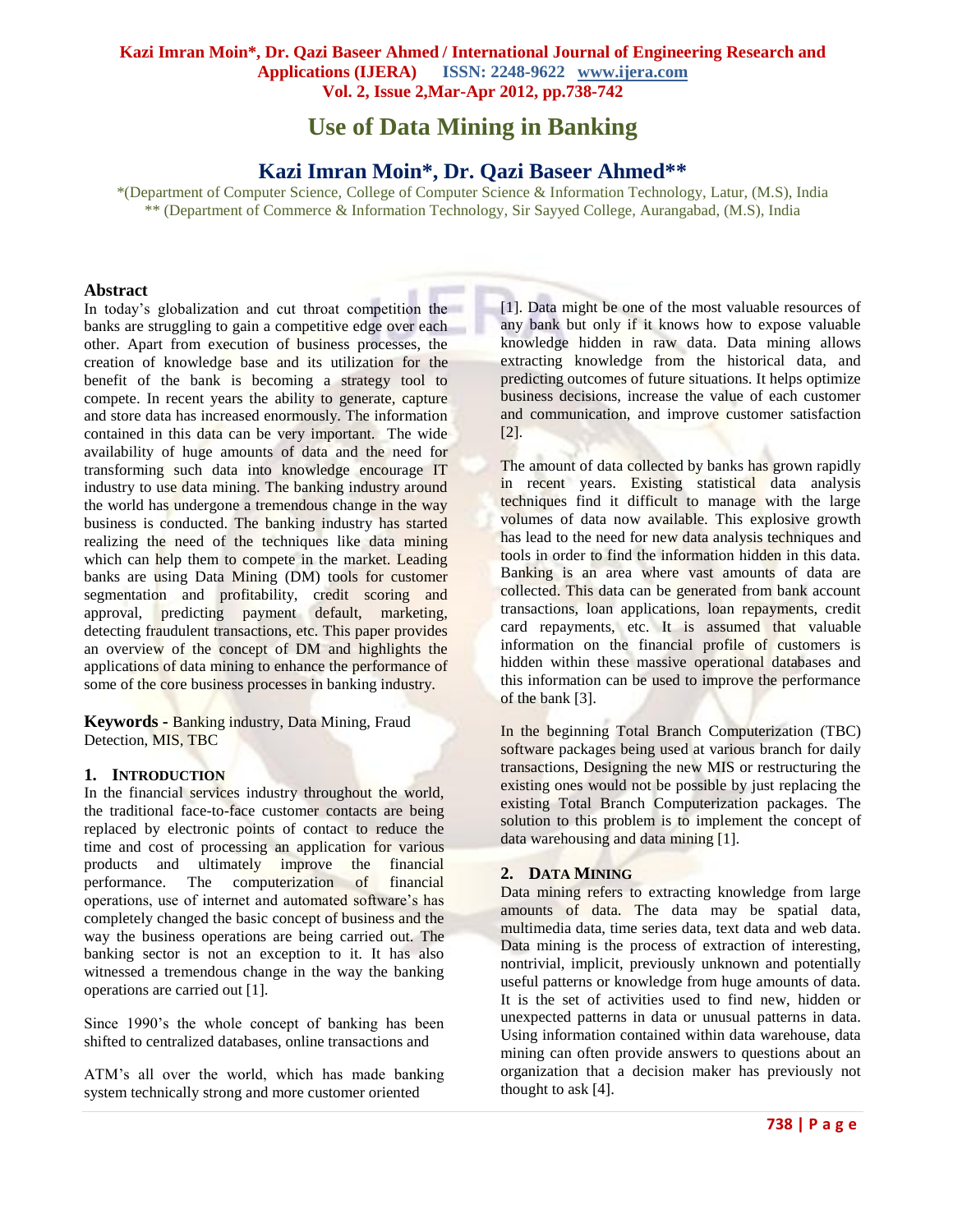- $\triangleright$  Which products should be promoted to a particular customer? – Targeted Marketing
- $\triangleright$  What is the probability that a certain customer will leave for a competitor? – Customer Relationship Management
- $\triangleright$  What is the appropriate medical diagnosis for this patient? – Bio medical
- $\triangleright$  What is the likelihood that a certain customer will default or pay back a loan? – Banking
- $\triangleright$  Which products are bought most often together? Market Basket Analysis
- > How to identify fraudulent users in telecommunication industry? – Fraudulent pattern analysis

These types of questions can be answered quickly and easily if the information hidden among the huge amount of data in the databases can be located and utilized.

Data mining is often referred to as "analytical intelligence'. Several recent trends have increased the interest in data mining because of decreasing cost of data storage and the increasing ease of collecting data. With greater data storage capabilities and decreasing costs, data mining has offered organizations a new way of doing business. Data mining can help organizations better understand their business, be able to better serve their customers, and increase the effectiveness of the organization in the long run [4].

Today, banks are realizing the various advantages of data mining. It is a valuable tool by which banks can identify potentially useful information from the large amounts of data. This can help banks to gain a clear advantage over its competitors. Data mining can help banks in better understanding of the vast volume of data collected by the CRM systems.

### **3 DATA MINING ALGORITHM AND TECHNIQUES**

There are several data mining techniques and algorithms have been developed and used in data mining like association, classification, clustering, prediction and sequential patterns, Regression, Neural Networks etc. [5]. We will briefly examine those data mining techniques.

### **3.1 Classification**

Classification is the most commonly applied data mining technique, which employs a set of pre-classified examples to develop a model that can classify the population of records at large [6]. Basically classification is used to classify each item in a set of data into one of predefined set of classes or groups. Classification method

makes use of mathematical techniques such as decision trees, linear programming, neural network and statistics. In classification, we make the software that can learn how to classify the data items into groups [5].

Fraud detection and credit risk applications are particularly well suited to this type of analysis. This approach frequently employs decision tree or neural network-based classification algorithms. The data classification process involves learning and classification. In Learning the training data are analyzed by classification algorithm. In classification test data are used to estimate the accuracy of the classification rules. If the accuracy is acceptable the rules can be applied to the new data tuples. For a fraud detection application, this would include complete records of both fake and valid activities determined on a record-by-record basis. The classifier-training algorithm uses these pre-classified examples to determine the set of parameters required for proper judgment. The algorithm then encodes these parameters into a model called a classifier [6].

Types of classification models:

- Classification by decision tree induction
- $\triangleright$  Bayesian Classification
- > Neural Networks
- $\triangleright$  Support Vector Machines (SVM)
- Classification Based on Associations

#### **3.2 Association**

Association is one of the best known data mining technique. In association, a pattern is discovered based on a relationship of a particular item on other items in the same transaction [5]. Association and correlation is usually used to find frequent item set findings among large data sets. This type of finding helps businesses to make certain decisions, such as catalogue design, cross marketing and customer shopping behavior analysis [6]. For example, the association technique is used in market basket analysis to identify what products that customers frequently purchase together. Based on this data businesses can have corresponding marketing campaign to sell more products to make more profit [5]. The various types of associations include:

- $\triangleright$  Multilevel association rule.
- $\triangleright$  Multidimensional association rule
- $\triangleright$  Quantitative association rule
- > Direct association rule.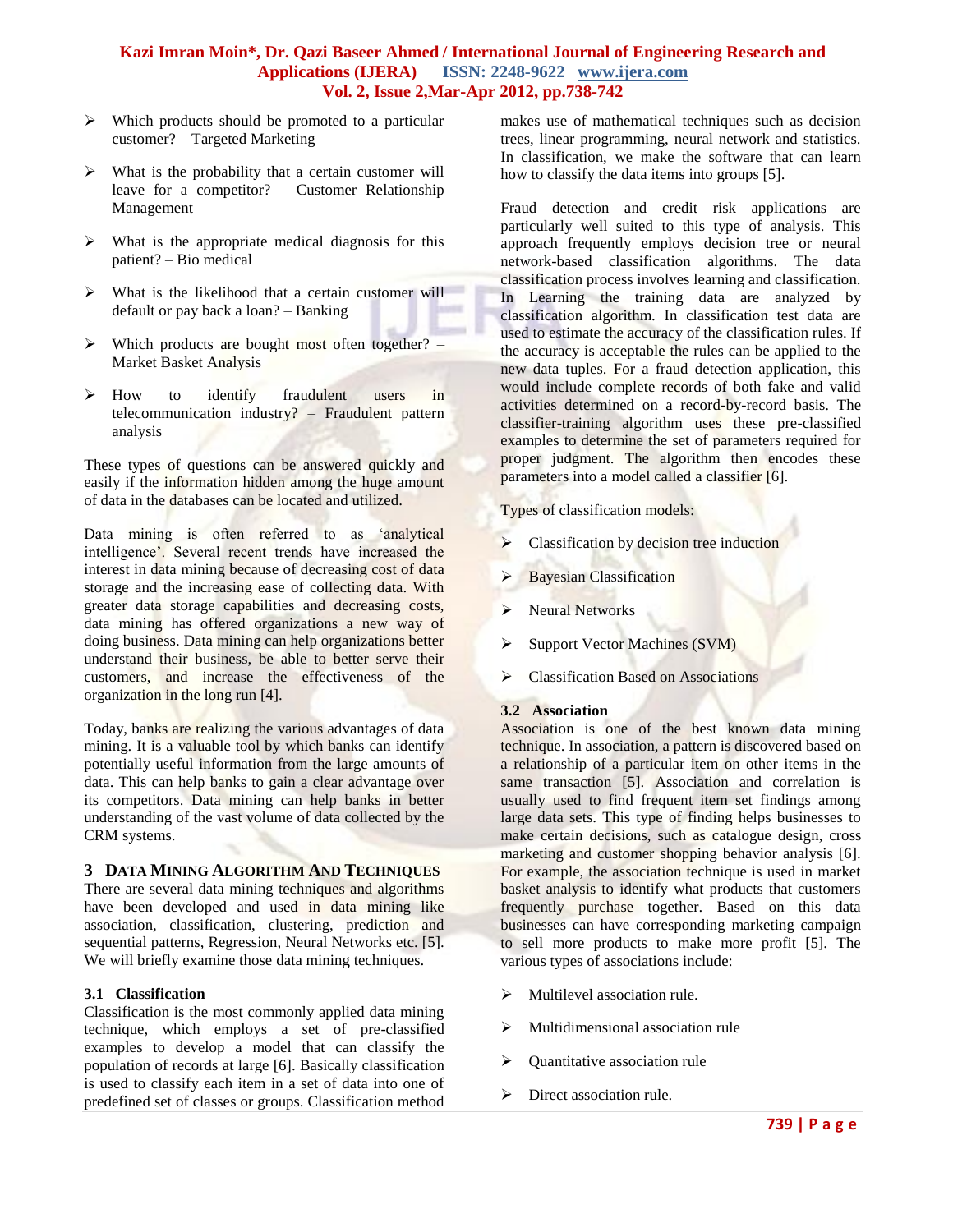$\triangleright$  Indirect association rule.

### **3.3 Clustering**

Clustering is a data mining technique that makes meaningful or useful cluster of objects that have similar characteristic using automatic technique [5]. Clustering technique also defines the classes and put objects in them, while in classification objects are assigned into predefined classes. Classification approach can also be used for effective means of distinguishing groups or classes of object but it becomes costly so clustering can be used as preprocessing approach for attribute subset selection and classification [7].

For Example: The customer of a given geographic location and of a particular job profile demand a particular set of services, like in banking sector the customers from the service class always demand for the policy which ensures more security as they are not intending to take risks, similarly the same set of service class people in rural areas have a the preferences for some particular brands which may vary from their counterparts in urban areas. This information will help the organization in cross-selling their products, The bank"s customer service representatives can be equipped with customer profiles enriched by data mining that help them to identify which products and services are most relevant to callers. This technique will help the management in finding the solution of 80/20 principle of marketing, which says: Twenty per cent of your customers will provide you with 80 per cent of your profits, then problem is to identify those 20 % and the techniques of clustering will help in achieving the same [1].

Types of clustering methods

- $\triangleright$  Partitioning Methods
- $\triangleright$  Hierarchical Agglomerative (divisive) methods
- $\triangleright$  Density based methods
- > Grid-based methods
- $\triangleright$  Model-based methods [6]

# **3.4 Prediction**

The prediction as it name implied is one of a data mining techniques that discovers relationship between independent variables and relationship between dependent and independent variables [5]. Regression technique can be adapted for predication. Regression analysis can be used to model the relationship between one or more independent variables and dependent variables. In data mining independent variables are attributes already known and response variables are what

we want to predict. Unfortunately, many real-world problems are

not simply prediction. For instance, sales volumes, stock prices, and product failure rates are all very difficult to predict because they may depend on complex interactions of multiple predictor variables. Therefore, more complex techniques (e.g., logistic regression, decision trees, or neural nets) may be necessary to forecast future values [6].

Types of regression methods

- > Linear Regression
- $\triangleright$  Multivariate Linear Regression
- > Nonlinear Regression
- Multivariate Nonlinear Regression

# **3.5 Sequential Patterns**

Sequential patterns analysis in one of data mining technique that seeks to discover similar patterns in data transaction over a business period. The uncover patterns are used for further business analysis to recognize relationships among data [5].

### **4 DATA MINING ALLPLICATIONS IN BANKING**

The banking industry across the world has undergone tremendous changes in the way the business is conducted. With the recent implementation, greater acceptance and usage of "electronic" banking, the capturing of transactional data has become easier and, simultaneously, the volume of such data has grown considerably. It is beyond human capability to analyses this huge amount of raw data and to effectively transform the data into useful knowledge for the organization [2].

Data Mining can help by contributing in solving business problems by finding patterns, associations and correlations which are hidden in the business information stored in the data bases [1]. By using data mining to analyse patterns and trends, bank executives can predict, with increased accuracy, how customers will react to adjustments in interest rates, which customers will be likely to accept new product offers, which customers will be at a higher risk for defaulting on a loan, and how to make customer relationships more profitable [2].

The banking industry is widely recognizing the importance of the information it has about its customers. Undoubtedly, it has among the richest and largest pool of customer information, covering customer demographics, transactional data, credit cards usage pattern, and so on. As banking is in the service industry, the task of maintaining a strong and effective CRM is a critical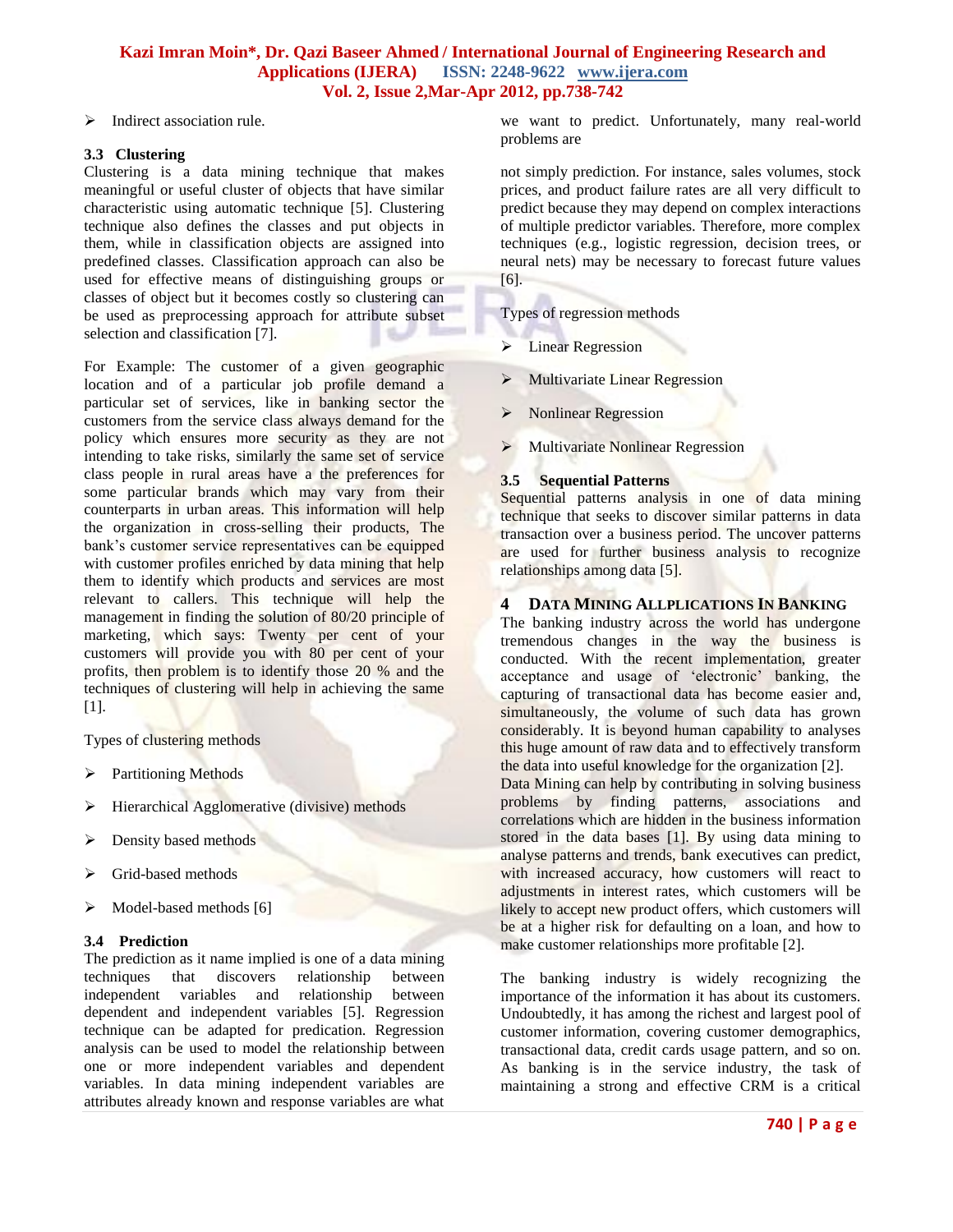issue. To do this, banks need to invest their resources to better understand their existing and prospective customers. By using suitable data mining tools, banks can subsequently offer "tailor-made" products and services to those customers [2].

There are numerous areas in which data mining can be used in the banking industry, which include customer segmentation and profitability, credit scoring and approval, predicting payment default, marketing, detecting fraudulent transactions, cash management and forecasting operations, optimizing stock portfolios, and ranking investments. In addition, banks may use data mining to identify their most profitable credit card customers or high-risk loan applicants. To help bank to retain credit card customers, data mining is used. By analyzing the past data, data mining can help banks to predict customers that likely to change their credit card affiliation so they can plan and launch different special offers to retain those customers. Credit card spending by customer groups can be identified by using data mining. Following are some examples of how the banking industry has been effectively utilizing data mining in these areas.

#### **4.1 Marketing**

One of the most widely used areas of data mining for the banking industry is marketing. The bank's marketing department can use data mining to analyse customer databases. Data mining carry various analyses on collected data to determine the consumer behavior with reference to product, price and distribution channel. The reaction of the customers for the existing and new products can also be known based on which banks will try to promote the product, improve quality of products and service and gain competitive advantage. Bank analysts can also analyze the past trends, determine the present demand and forecast the customer behavior of various products and services in order to grab more business opportunities and anticipate behavior patterns. Data mining technique also helps to identify profitable customers from non-profitable ones [8]. The data mining techniques can be used to determine that how customers will react to adjustments in interest rates, the risk profile of a customer segment for defaulting on loans [9].

# **4.2 Risk Management**

Data mining is widely used for risk management in the banking industry. Bank executives need to know whether the customers they are dealing with are reliable or not. Offering new customers credit cards, extending existing customers lines of credit, and approving loans can be risky decisions for banks if they do not know anything about their customers [2].

Banks provide loan to its customers by verifying the various details relating to the loan such as amount of loan, lending rate, repayment period, type of property mortgaged, demography, income and credit history of the borrower. Customers with bank for longer periods, with high income groups are likely to get loans very easily. Even though, banks are cautious while providing loan, there are chances for loan defaults by customers. Data mining technique helps to distinguish borrowers who repay loans promptly from those who don't [8].

Bank executives by using Data mining technique can also analyze the behavior and reliability of the customers while selling credit cards too. It also helps to analyze whether the customer will make prompt or delay payment if the credit cards are sold to them [8].

Credit scoring, in fact, was one of the earliest financial risk management tools developed. Credit scoring can be valuable to lenders in the banking industry when making lending decisions. Data mining can also derive the credit behaviour of individual borrowers with installment, mortgage and credit card loans, using characteristics such as credit history, length of employment and length of residency. A score is thus produced that allows a lender to evaluate the customer and decide whether the person is a good candidate for a loan, or if there is a high risk of default. By knowing what the chances of default are for a customer, the bank is in a better position to reduce the risks [2].

# **4.3 Fraud Detection**

Another popular area where data mining can be used in the banking industry is in fraud detection. Being able to detect fraudulent actions is an increasing concern for many businesses; and with the help of data mining more fraudulent actions are being detected and reported. Two different approaches have been developed by financial institutions to detect fraud patterns. In the first approach, a bank taps the data warehouse of a third party and use data mining programs to identify fraud patterns. The bank can then cross-reference those patterns with its own database for signs of internal trouble. In the second approach, fraud pattern identification is based strictly on the bank"s own internal information. Most of the banks are using a "hybrid" approach [2].

One system that has been successful in detecting fraud is Falcon's 'fraud assessment system'. It is used by nine of the top ten credit card issuing banks. The data mining techniques will help the organization to focus on the ways and means of analyzing the customer data in order to identify the patterns that can lead to frauds [10].